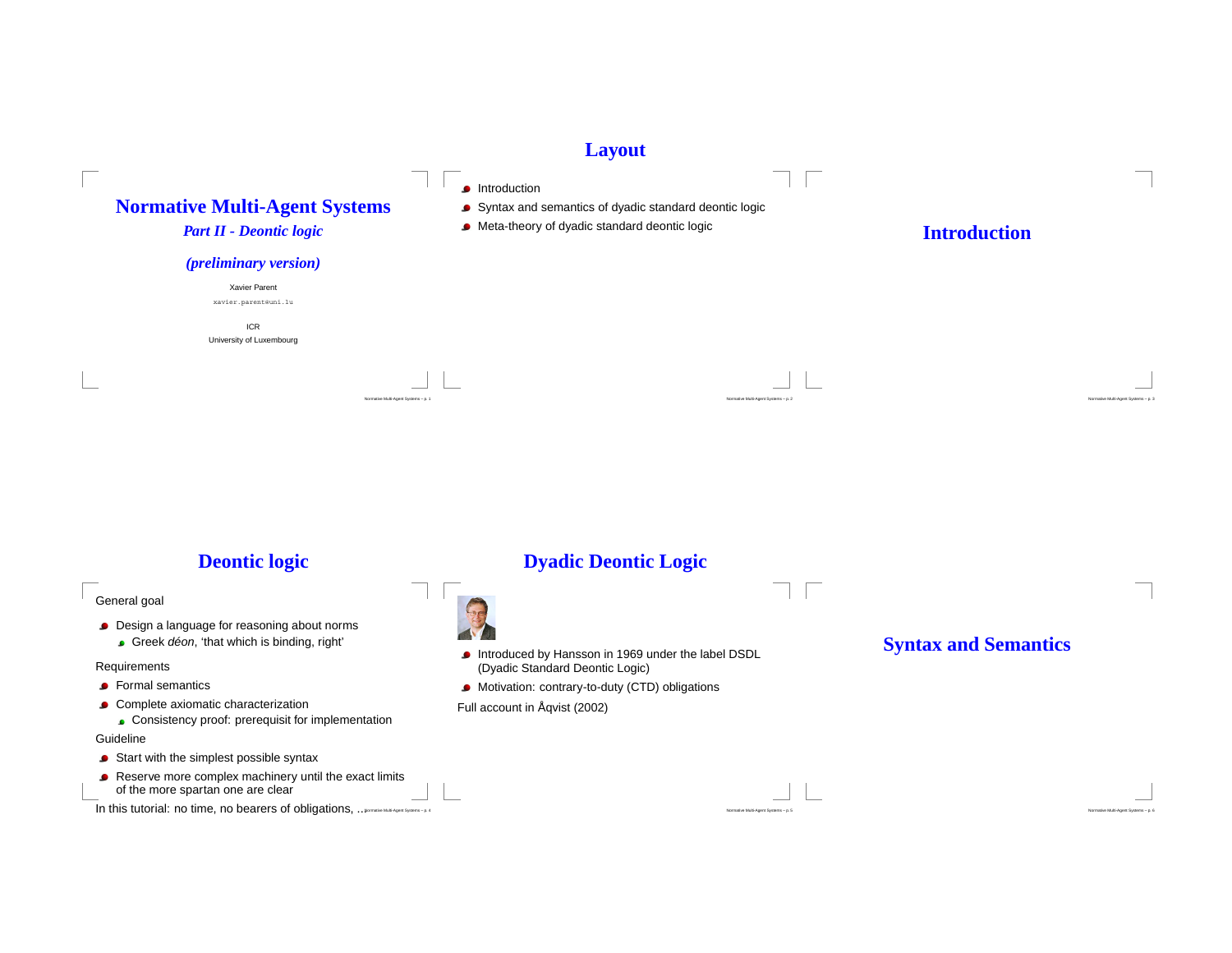| <b>Language</b>                                                                                                                                                                                                                                                                                                                                                     | <b>Semantics</b>                                                                                                                                                                                                                                                                                                                                                                                                                                                                                      |                                                  | <b>Example</b>                                                                                                            |
|---------------------------------------------------------------------------------------------------------------------------------------------------------------------------------------------------------------------------------------------------------------------------------------------------------------------------------------------------------------------|-------------------------------------------------------------------------------------------------------------------------------------------------------------------------------------------------------------------------------------------------------------------------------------------------------------------------------------------------------------------------------------------------------------------------------------------------------------------------------------------------------|--------------------------------------------------|---------------------------------------------------------------------------------------------------------------------------|
| Syntax of propositional logic<br>New building blocks<br>$\bigcirc$ ( $B/A$ ) = B is obligatory, given A<br>$P(B/A) = B$ is permitted, given A<br>$A$ and $B$ are propositional letters<br>Context-dependent approach to norms<br>• Truth of a norm usually depends on context<br>• Dyadic: two arguments<br>For an unconditional norm, use $\top$ for the condition | • Possible worlds (i.e., valuations) are noted $x, y$ , etc.<br>A binary relation $\succeq$ (read "greater than or equal to") is<br>used to rank all the possible worlds $x, y, \ldots$ in terms of<br>betterness.<br>■ Truth-conditions<br>$\bullet$ $\bigcirc$ (B/A) true at x iff all the best (according to $\succeq$ )<br>$A$ -worlds are $B$ -worlds<br>■ Similarly for $P(B/A)$ (but with $\forall$ replaced by $\exists$ ).<br>P dual of $\bigcap$ , i.e., $P(B/A) = \neg \bigcap (\neg B/A)$ | $n_1: \bigcirc A$<br>$n_2 : \bigcirc (B/\neg A)$ | $(\neg$ :not)<br>$x_1 \bullet A, B$<br>$x_2 \bullet \neg A, B$<br>$x_3 \bullet A, \neg B$<br>$x_4 \bullet \neg A, \neg B$ |
|                                                                                                                                                                                                                                                                                                                                                                     |                                                                                                                                                                                                                                                                                                                                                                                                                                                                                                       |                                                  |                                                                                                                           |
|                                                                                                                                                                                                                                                                                                                                                                     | Normative Multi-Agent Systems - p.                                                                                                                                                                                                                                                                                                                                                                                                                                                                    | Vormative Multi-Agent Systems - p. 8             |                                                                                                                           |

**Example**

ti-Agent Systems – p. 9



Normative Multi-Agent Systems – p. <sup>9</sup>

**Example**

ent Systems – p. 9

**Example**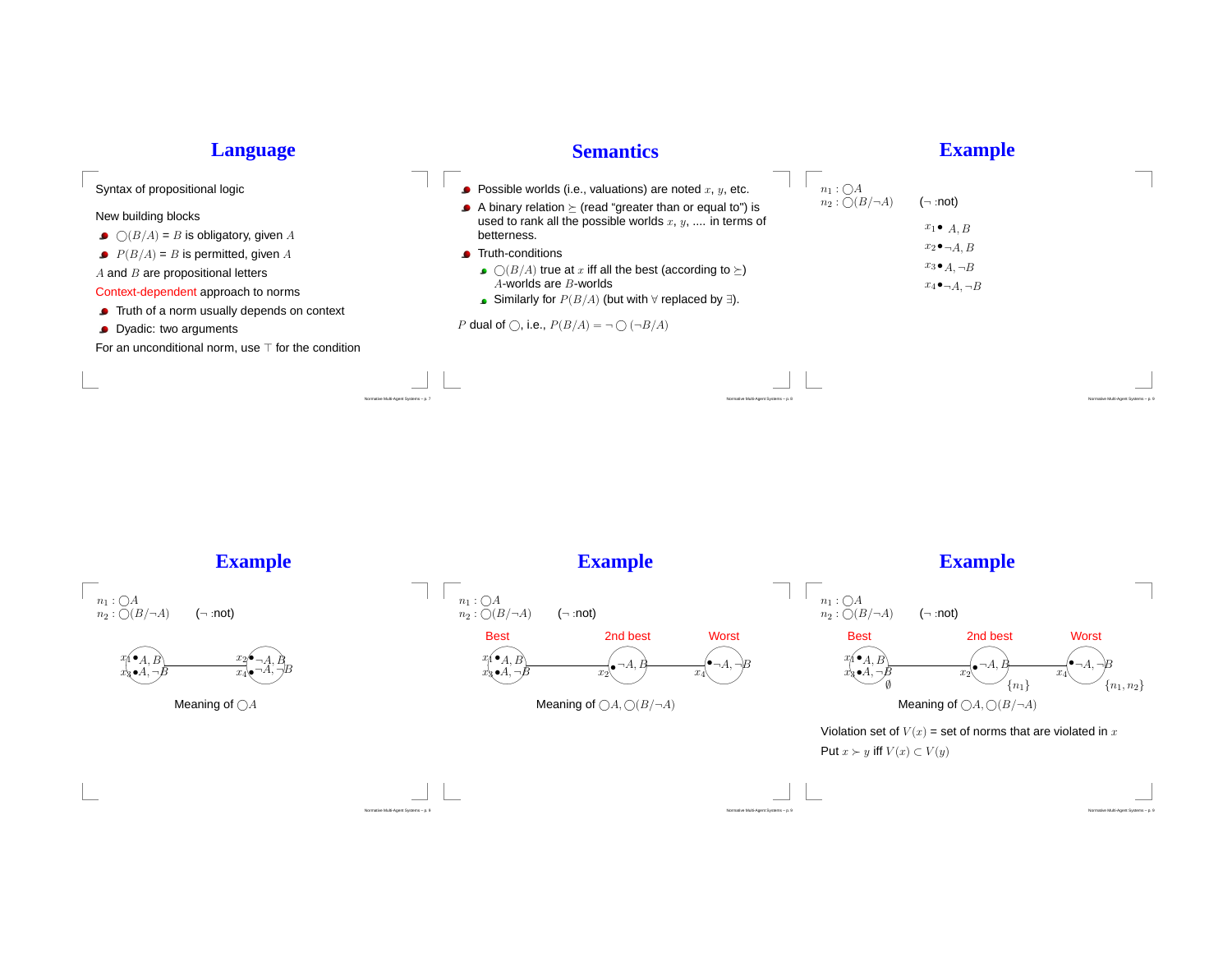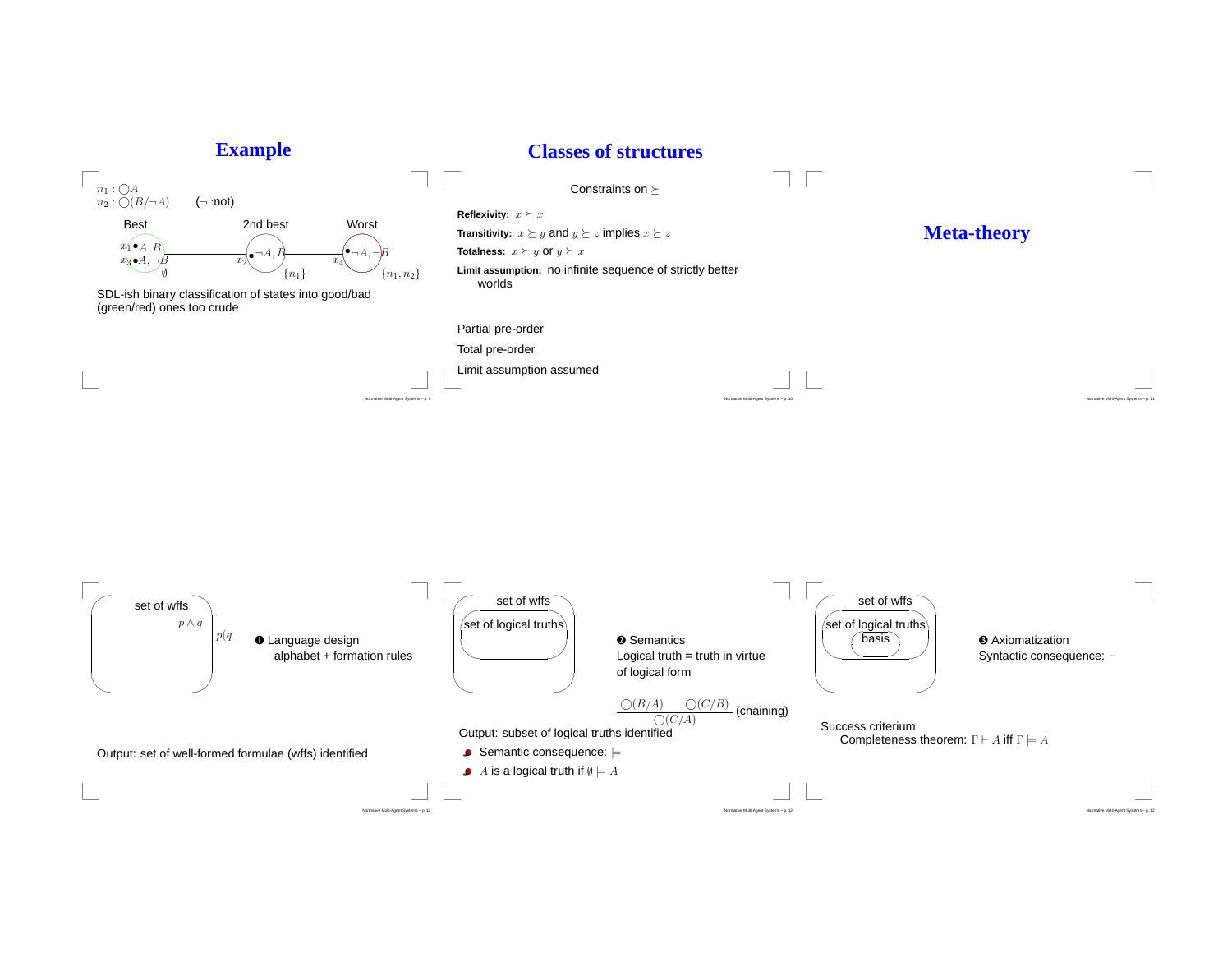

## **Non-transitive case**

Normative Multi-Agent Systems – p. <sup>15</sup>

Call  $x$  and  $y$  equally good  $(x \simeq y)$  if  $x \succeq y$  and  $y \succeq x$ .

#### Argument form

If  $\succeq$  transitive, then ≃ transitive<br>supot transitive ≃ not transitive So  $\succeq$  not transitive

### **Non-transitive case**

Call  $x$  and  $y$  equally good  $(x \simeq y)$  if  $x \succeq y$  and  $y \succeq x$ .

Argument form Modus Tollens If  $\succeq$  transitive, then  $\simeq$  transitive If P, then Q  $\simeq$  not transitive not-Q So $\succeq$ 

Therefore, not- $P$ 

Normative Multi-Agent Systems – p. <sup>15</sup>

# **Non-transitive case**

Call  $x$  and  $y$  equally good  $(x \simeq y)$  if  $x \succeq y$  and  $y \succeq x$ .

Argument form Modus Tollens If  $\succeq$  transitive, then  $\simeq$  transitive If P, then Q  $\simeq$  not transitive not-Q So  $\succeq$  not transitive Therefore, not- $P$ 

Normative Multi-Agent Systems – p. <sup>15</sup>

Sorites argument

1000 cups of coffes:  $C_1, C_2, C_3, ..., C_{999}$ 

```
C_1 \simeq C_2 \simeq C_3 \simeq .... \simeq C_{999}
```